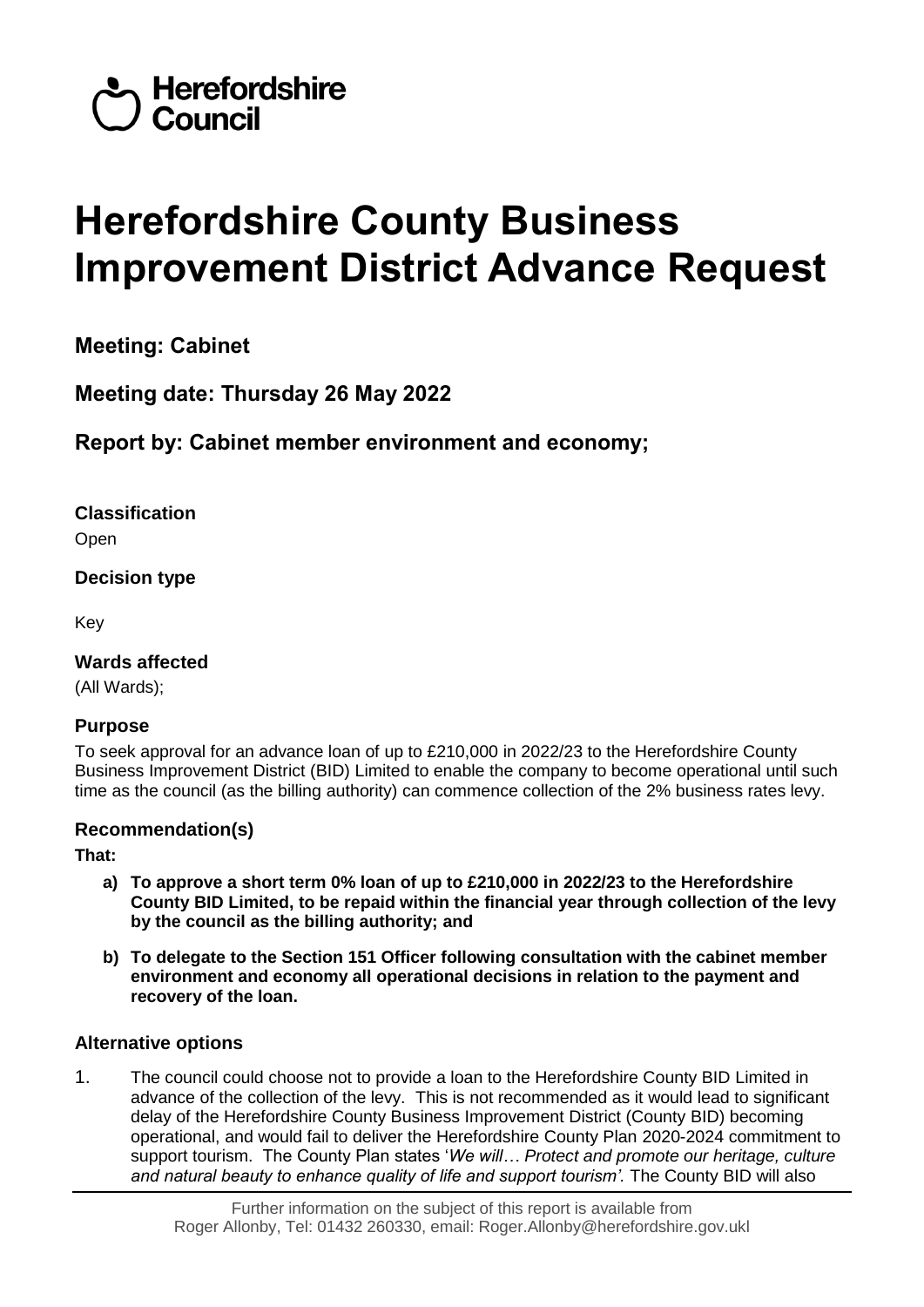support visitor economy businesses and independent retailers, the sectors worst affected by Covid 19 and the related lockdown periods. The Marches Local Enterprise Partnership and the council have funded a range of support to enable the soonest possible recovery from the pandemic, including the redevelopment of the visitor website and a wide range of marketing and PR which is now coming to an end. The County BID will now lead and fund this and other activity going forward. Any delay in the commencement of the County BID would result in the loss of these critical services ahead of peak visitor season.

#### **Key considerations**

- 2. Herefordshire County BID Ltd have requested a loan of up to £210,000 over a six month period from the council to enable the commencement of services in the County BID until such time as the council (as the billing authority) can collect the levy from businesses that are liable to pay. Herefordshire County BID Ltd is a company limited by guarantee which has been formed to implement the County BID. The company has a private sector led Board. The requested loan would be paid in instalments to the company over a six month period and be repaid by the end of 2022/23 through the levies collected by the council.
- 3. A BID is developed and run by businesses and is an arrangement where they and other contributing partners get together, and decide what improvements they want to make in their destination. This goes into a business plan which is voted on by all those who would have to pay a contribution to the delivery of the business plan (i.e. all business rate paying businesses over an identified threshold defined in the plan).
- 4. Eligible tourism and independent retail businesses with a rateable value of over £12,000 were invited to vote in a ballot regarding the development of the County BID. The ballot was held in November 2021 in accordance with the Business Improvement Districts (England) Regulations 2004 (" the 2004 Regulations"). The outcome of the ballot was published on 1 December 2021, and can be found here: [Business Improvement District for](https://www.herefordshire.gov.uk/downloads/file/23129/outcome-of-the-herefordshire-county-business-improvement-district-ballot)  [Herefordshire County.](https://www.herefordshire.gov.uk/downloads/file/23129/outcome-of-the-herefordshire-county-business-improvement-district-ballot) Of those that voted in the ballot 83% by number and 89% by rateable value voted in favour of creating the County BID.
- 5. Under Regulation 9 of the 2004 Regulations there is a 28 day period immediately after the ballot result announcement where a request may be made in writing to the Secretary of State to declare ballot void on the grounds specified in the regulations. Any such request must set out the basis of the challenge which must be a perceived material irregularity in the ballot process.
- 6. Following the declaration of the ballot outcome on the 1st December 2022, the 28 day period passed without any challenge to the bid ballot or the business plan prepared by the private sector led Task Group having been made. The BID Proposal also incorporates the Business Plan for the current County Bid in a single document. The County BID was approved by Cabinet on the 15 November 2021: Decision - [Herefordshire Destination Business](https://councillors.herefordshire.gov.uk/ieDecisionDetails.aspx?ID=8343)  [Improvement District -](https://councillors.herefordshire.gov.uk/ieDecisionDetails.aspx?ID=8343) Herefordshire Council
- 7. The Hereford County Business District Improvement Plan 2022-2027 ("the County BID and Business Plan"), can be found here: [Herefordshire County BID –](https://herefordshirecountybid.co.uk/#downloads) The digital home of [Herefordshire County BID.](https://herefordshirecountybid.co.uk/#downloads) The Business Plan identifies that through a 2% levy on business rates of eligible businesses a budget of £431,000 per annum will be generated. As the billing authority, the council will be responsible for collecting the levy for onward payment to Herefordshire County BID Ltd. The terms of the levy collection and the related charges for this service are defined in an Operating Agreement between Herefordshire County BID Ltd and the council.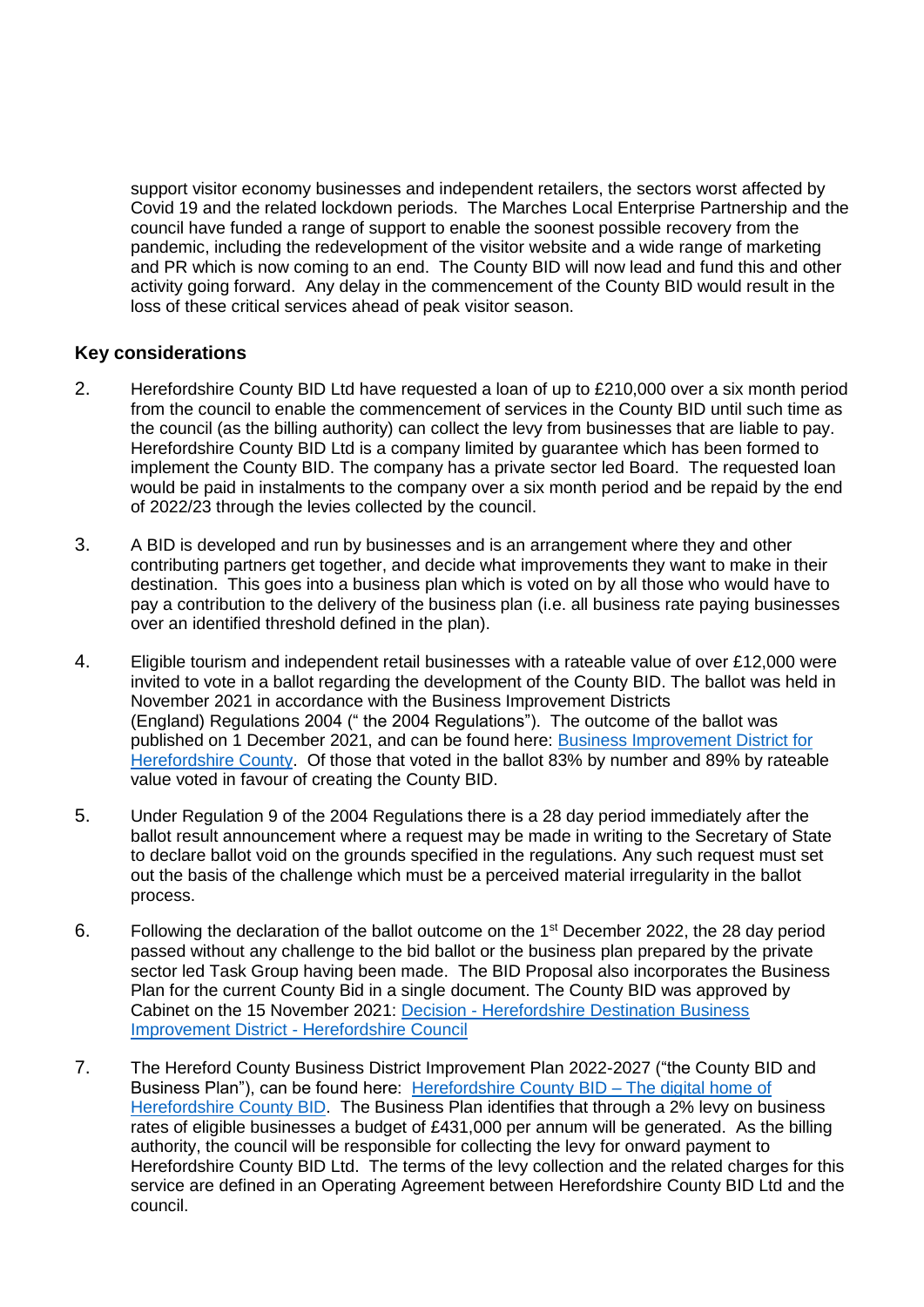- 8. As it will take some time for the council to be in a position to collect the levy, which will be backdated to the date upon which the Operating Agreement commences, Herefordshire County BID Ltd has requested an advance loan of up to £210,000 to enable operations over the first six months secured against the levy due to be collected in 2022/23. The loan will be repaid via the collection of the levy, with the council retaining the levy income until such point as it has been repaid in full.
- 9. The loan represents 49% of the annual levy income. Nationally, only 4% of businesses fail to pay the levy. As the billing authority the council would also be responsible for recovering levies from those that refuse to pay.
- 10. The loan will be utilised by Herefordshire County BID Ltd to enable the BID to become operational, for example: continuation of marketing and PR campaigns as the council led activities come to an end; maintenance and further development of the [www.visitherefordshire.co.uk](http://www.visitherefordshire.co.uk/) website as the primary information portal for visitors to the county; commencement of the development of a centralised procurement programme for interested businesses; and for staffing, office space, IT costs and initial business engagement events.

#### **Environmental Impact**

- 11. This decision relates to providing a short term loan to Herefordshire County BID Ltd to enable them to become operational, so there are limited direct environmental impacts or benefits.
- 12. The County BID are committed to reducing their environmental impact wherever possible, and the development of sustainable tourism in the county is a key focus of their future activities.

#### **Equality duty**

13. Under section 149 of the Equality Act 2010, the 'general duty' on public authorities is set out as follows:

A public authority must, in the exercise of its functions, have due regard to the need to  $-$ 

- a) eliminate discrimination, harassment, victimisation and any other conduct that is prohibited by or under this Act;
- b) advance equality of opportunity between persons who share a relevant protected characteristic and persons who do not share it;
- c) foster good relations between persons who share a relevant protected characteristic and persons who do not share it.
- 14. The decision relates to a short term loan to Herefordshire County BID Ltd who are committed to inclusion, and the development of accessible tourism opportunities in the county. The County BID will work with tourism businesses and independent retailers to enhance the accessibility of the county's offer for visitors and residents, and to promote visits to the county to disabled people.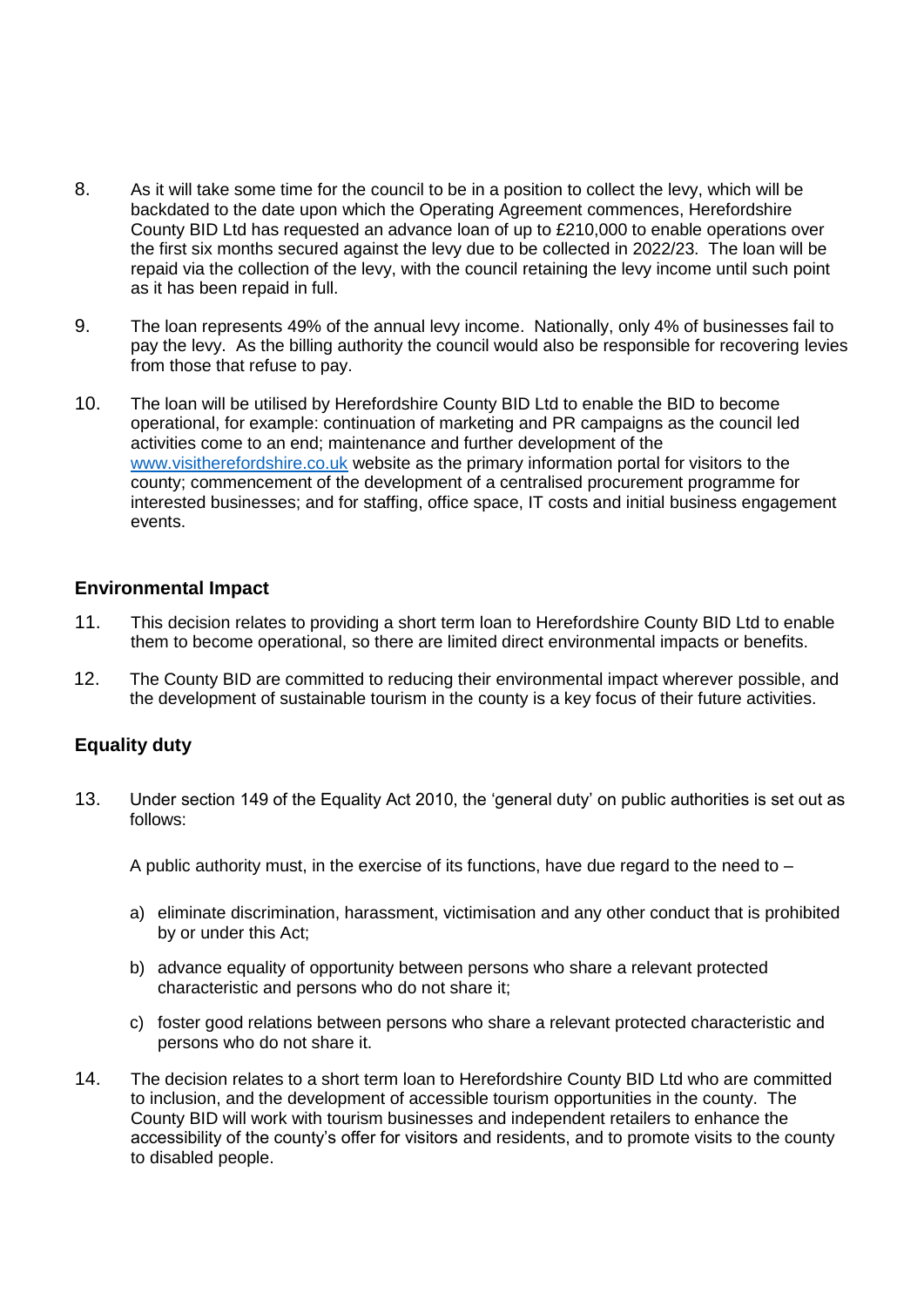#### **Resource implications**

- 15. Herefordshire County BID Ltd have requested a loan of up to £210,000 for a six month period in 2022/23, to be repaid from the levy collected by the council (as the billing authority). The loan will be made in monthly instalments up to a maximum value of £210,000.
- 16. Any advance loan if agreed would sit on the council's balance sheet as a debtor to be repaid by Herefordshire County BID Ltd from the year one BID levies collected by the council.

| Revenue or Capital cost of project (indicate R<br>or $C$ ) | 2022/23  | <b>Future</b><br>Years | <b>Total</b> |
|------------------------------------------------------------|----------|------------------------|--------------|
| Revenue Loan                                               | £210,000 | £000                   | £210,000     |
|                                                            |          |                        |              |
|                                                            |          |                        |              |
|                                                            |          |                        |              |
| <b>TOTAL</b>                                               | £210,000 |                        | £210,000     |

| <b>Funding streams (indicate whether base</b><br>budget / external / grant / capital borrowing)        | 2022/23  | <b>Future</b><br>Years | Total    |
|--------------------------------------------------------------------------------------------------------|----------|------------------------|----------|
| Herefordshire County BID Limited identified<br>as a debtor to the council until the loan is<br>repaid. | £210,000 | £000                   | £210,000 |
|                                                                                                        |          |                        |          |
|                                                                                                        |          |                        |          |
|                                                                                                        |          |                        |          |
|                                                                                                        |          |                        |          |
| TOTAL                                                                                                  | £210,000 | £000                   | £210,000 |

| <b>Revenue budget implications</b>                                                                     | 2022/23  | <b>Future</b><br>Years | <b>Total</b> |
|--------------------------------------------------------------------------------------------------------|----------|------------------------|--------------|
|                                                                                                        | £210,000 | £000                   | £210,000     |
| Herefordshire County BID Limited identified<br>as a debtor to the council until the loan is<br>repaid. |          |                        |              |
|                                                                                                        |          |                        |              |
| <b>TOTAL</b>                                                                                           | £210,000 | £000                   | £210,000     |

# **Legal implications**

17. Business Improvement Districts (BIDs) were introduced by Part 4 of the *[Local Government Act](http://uk.practicallaw.thomsonreuters.com/6-508-2808?originationContext=document&vr=3.0&rs=PLUK1.0&transitionType=PLDocumentLink&contextData=(sc.Default))  [2003](http://uk.practicallaw.thomsonreuters.com/6-508-2808?originationContext=document&vr=3.0&rs=PLUK1.0&transitionType=PLDocumentLink&contextData=(sc.Default))* (LGA 2003). Their establishment, enforcement and operation is regulated by the framework set out in the LGA 2003 and the *[Business Improvement Districts \(England\) Regulations 2004 \(](http://uk.practicallaw.thomsonreuters.com/2-508-9562?originationContext=document&vr=3.0&rs=PLUK1.0&transitionType=PLDocumentLink&contextData=(sc.Default))  [as amended \)](http://uk.practicallaw.thomsonreuters.com/2-508-9562?originationContext=document&vr=3.0&rs=PLUK1.0&transitionType=PLDocumentLink&contextData=(sc.Default))* ("2004 Regulations").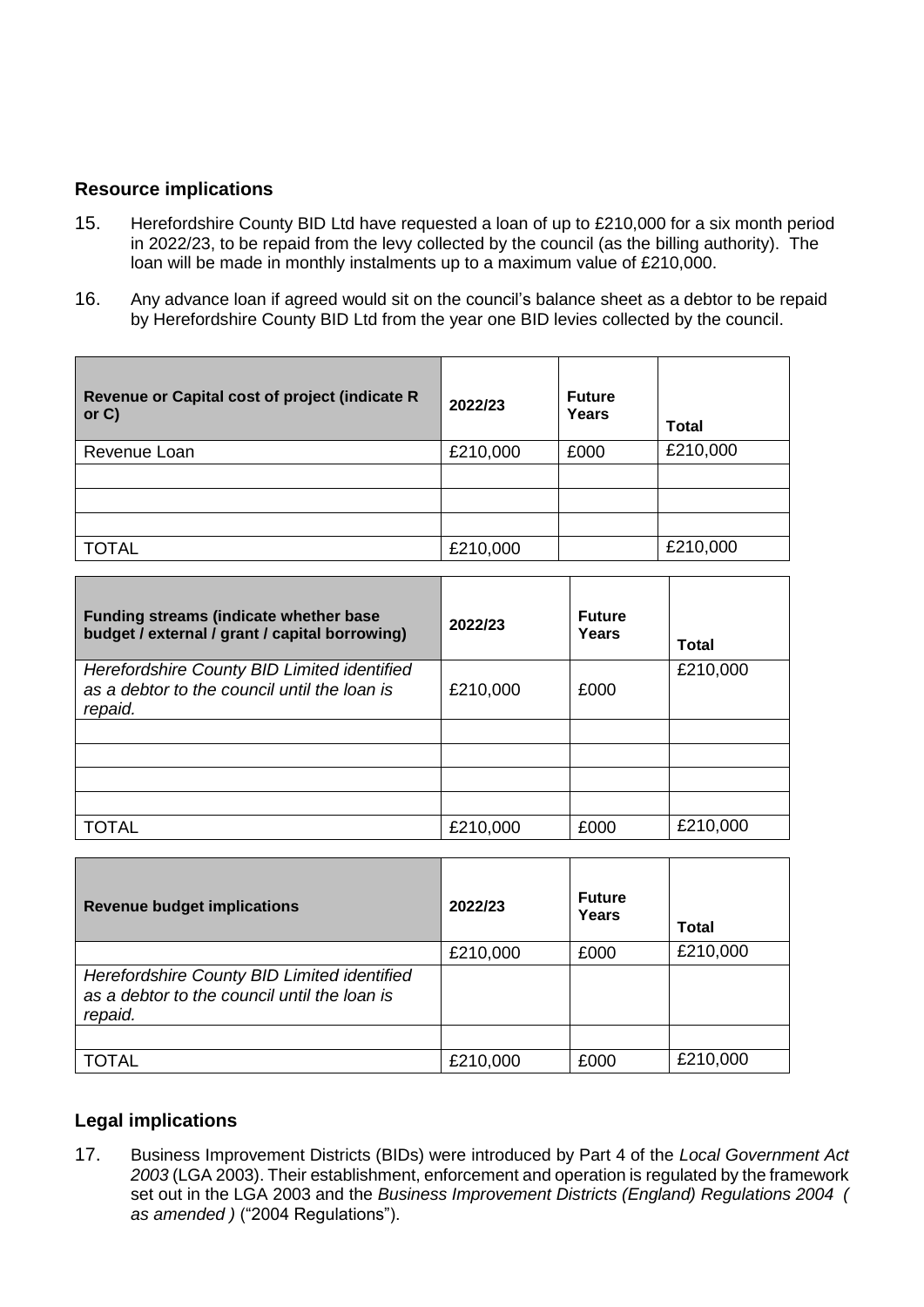- 18. Guidance on BIDs can be found in Department for Communities and Local Government Business Improvement District Technical Guide for Local Authorities 2015 and Technical Guidance for Local Authorities 2015. The key provisions relating to the operation and implementation of BIDs are set out below.
- 19. Under Regulation 15 of the 2004 Regulations the relevant billing authority shall, by the commencement date, provide for the imposition, administration, collection, recovery and application of the BID levy and Schedule 4 shall have effect with respect to those matters.
- *20.* Under Section 53 of the LGA 2003 the council must ensure that the BID arrangements are in place which give effect to the BID proposals prior to the BID arrangements coming into effect. The BID arrangements are to come into force on such day as may be provided under the BID Business Plan (the Bid Proposals).
- 21. Section 45(1) Local Government Act 2003: The BID levy is to be imposed in a business improvement district only for periods which fall within the period in which the BID arrangements are in force in respect of the business district (known as the chargeable period).
- 22. The council has legal powers to provide a loan to the Business Improvement District, though s1- 4 of the Localism Act 2011 (General Power of Competence). In exercising these powers and providing the requested loan, the council must have regard to its general fiduciary duty in the management of public finances, as well as its specific duty to obtain best value in the delivery of all of its functions, under s3 of the Local Government Act 1999. The terms of the loan will be detailed in a loan agreement to be entered into between the council and Herefordshire County BID Ltd. As the loan repayments will be made from collection from the County BID levy which is the responsibility of council there are no legal issues arising from the proposed loan.

#### **Risk management**

23. The following are considered to be the key risks;

| Risk / opportunity                                                                  | Mitigation                                                                                                                                                                                                                                                                                                                                                                |
|-------------------------------------------------------------------------------------|---------------------------------------------------------------------------------------------------------------------------------------------------------------------------------------------------------------------------------------------------------------------------------------------------------------------------------------------------------------------------|
| Levy paying businesses refuse to pay,<br>putting at risk the repayment of the loan. | Following the outcome of the ballot, eligible<br>businesses are now legally required to pay<br>the levy. As the billing authority the council<br>would be responsible for seeking recovery<br>of any unpaid funds. Nationally only 4% of<br>businesses (on average) don't pay the levy,<br>and the BID company is seeking a 49%<br>advance of the first year levy income. |
| The BID company decides not to repay the<br>loan.                                   | The council will directly collect the levy from<br>businesses (as the billing authority) and will<br>retain the income until the loan is repaid.                                                                                                                                                                                                                          |
| The loan fund is used for activities not<br>identified in the business plan.        | The BID company are legally required to<br>implement the business plan that was<br>subject to the ballot. A BID company Board<br>has been formed to oversee the<br>implementation of the business plan. The<br>BID have provided a breakdown of activities<br>the funds it will be spent on.                                                                              |